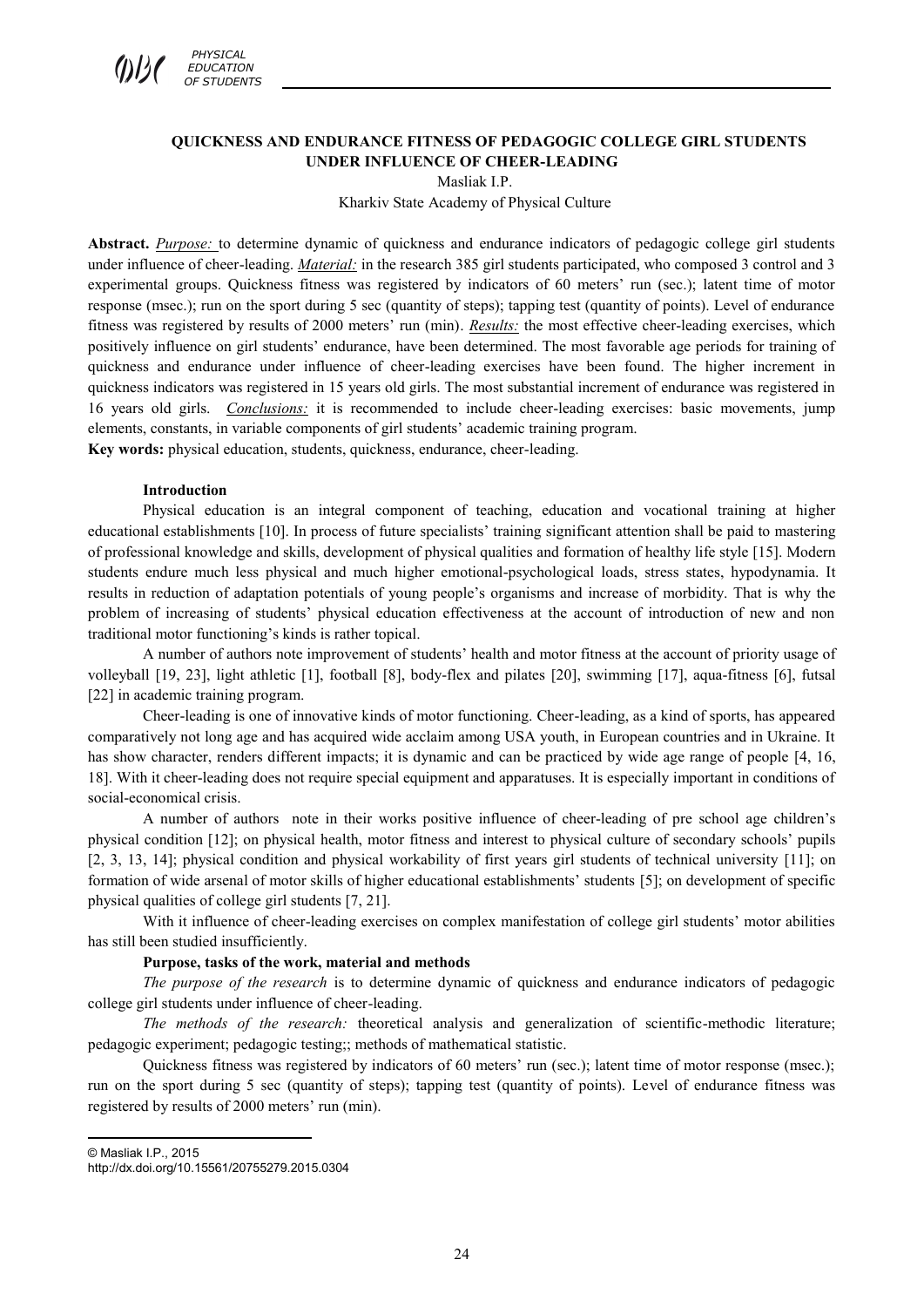The researches were conducted on the base of pedagogic college of Kharkov humanitarian-pedagogic institute. 385 first - third years girls students of physical culture profile participated in the researches. They composed 3 control and 3 experimental groups:  $1^{st}$  group –  $1^{st}$  year girl students;  $2^{nd}$  group –  $2^{nd}$  year girl students and  $3^{rd}$  group –  $3^{rd}$  year girl students. All girl students were the members of main and preparatory health group. The research was approved by ethic committee of Kharkov humanitarian pedagogic institute.

In the course of experiment control groups' girl students were trained by traditional physical education program. In variable component of experimental groups' training process cheer-leading exercises were introduced (basic movements, jump elements, constants and so on).

# **Results of the researches**

Analysis of the received results of quickness testing (see table 1) showed absence of confident distinctions between indicators of girl students of experimental and control groups (p>0.05). Analysis of initial data permitted to detect the absence of definite system of distinctions in results (p>0.05). The exclusion were indicators of motor response and run on the spot, where distinctions in results of  $1<sup>st</sup>$  and  $2<sup>nd</sup>$  as well as between  $2<sup>nd</sup>$  and  $3<sup>rd</sup>$  groups were confident (р  $\leq 0.05 - 0.001$ ).

Table 1

 $2015$ 

|                  | $\overline{I}$                        | $\overline{\mathbf{H}}$ | $III$            |  |
|------------------|---------------------------------------|-------------------------|------------------|--|
| Groups           | Indicators $\overline{X}$ = m         |                         |                  |  |
|                  | 60 meters' run (sec.)                 |                         |                  |  |
| $\boldsymbol{n}$ | 75                                    | 108                     | $\overline{95}$  |  |
| Experimental     | $10.75 \pm 0.08$                      | $10.70 + 0.07$          | $10.84 + 0.05$   |  |
| $\boldsymbol{n}$ | 23                                    | $\overline{34}$         | 50 <sup>2</sup>  |  |
| Control          | $10.81 \overline{\pm 0.13}$           | $10.73 \pm 0.10$        | $10.91 + 0.08$   |  |
| t                | 0.38                                  | 0.24                    | 0.71             |  |
| $\, {\bf p}$     | >0.05                                 | >0.05                   | >0.05            |  |
|                  | Latent time of motor response (msec.) |                         |                  |  |
| Experimental     | $0.29 + 0.00$                         | $0.27 + 0.00$           | $0.28 + 0.00$    |  |
| Control          | $0.29 + 0.01$                         | $0.27 + 0.00$           | $0.28 + 0.00$    |  |
| t                | 0.62                                  | 0.30                    | 0.73             |  |
| $\, {\bf p}$     | >0.05                                 | >0.05                   | >0.05            |  |
|                  | Run on the spot (quantity of steps)   |                         |                  |  |
| Experimental     | $18.25 \pm 0.35$                      | $17.95 \pm 0.18$        | $17.59 + 0.19$   |  |
| Control          | $18.74 + 0.38$                        | $17.74 + 0.28$          | $17.22 + 0.27$   |  |
| t                | 0.94                                  | 0.65                    | 1.10             |  |
| $\mathbf{p}$     | >0.05                                 | >0.05                   | >0.05            |  |
|                  | Tapping test (quantity of points)     |                         |                  |  |
| Experimental     | $68.67 + 0.62$                        | $66.34 \pm 1.05$        | $67.36 + 0.87$   |  |
| Control          | $67.39 \pm 1.63$                      | $66.74 \pm 1.29$        | $66.54 \pm 1.34$ |  |
| $\mathbf t$      | 0.73                                  | 0.24                    | 0.51             |  |
| $\, {\bf p}$     | >0.05                                 | >0.05                   | >0.05            |  |

*Quickness indicators of experimental and control groups girl students before experiment*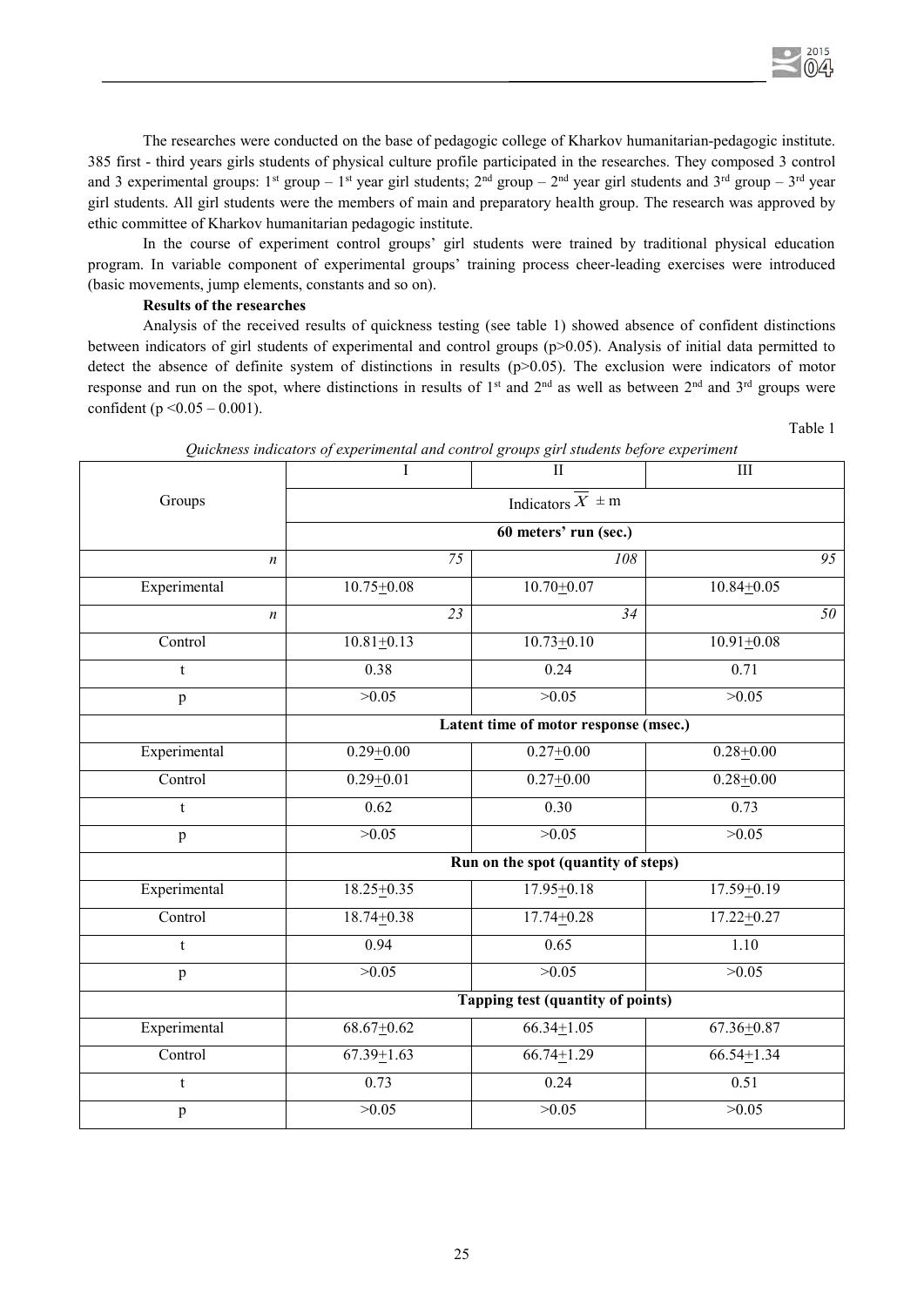

Analysis of the received data and normative [9] showed that indicators of 60 meters' run, latent period of motor response and run on the spot correspond to marl 2 points in all tested groups; tapping test corresponded to 4 points. Thus, level of quickness of  $1<sup>st</sup> - 3<sup>rd</sup>$  year girl students in average corresponds to mark "unsatisfactory".

Analysis of data after experiment (see fig.1) showed that all quickness indicators of experimental groups' girl students significantly and confidently improved ( $p \le 0.05 - 0.001$ ).



*Fig 1. Indicators of quickness level in experimental groups before and after experiment:*   $a - 30$  meters' run (sec.),  $b - \text{run}$  on the spot (quantity of steps), c – tapping test (quantity of points).



*Fig. 2. Indicators of motor response in experimental groups before and after experiment* 

Analysis of experimental data showed that in 60 meters' run results of 1<sup>st</sup> year girl students improved by 2.32%,  $2<sup>nd</sup>$  year girl students – by 2.33%,  $3<sup>rd</sup>$  – by 2.39%; latent period of motor response improved by 10.34%; 7.40%; 7.14% accordingly; run on the spot – by 17.26%; 17.32%; 1.,99% accordingly; tapping test – by 6.61%; 8.90%; 3.88% accordingly. Thus, substantial changes took place in frequency of legs' movements. The highest increment in quickness was observed in girls of 15 years old age.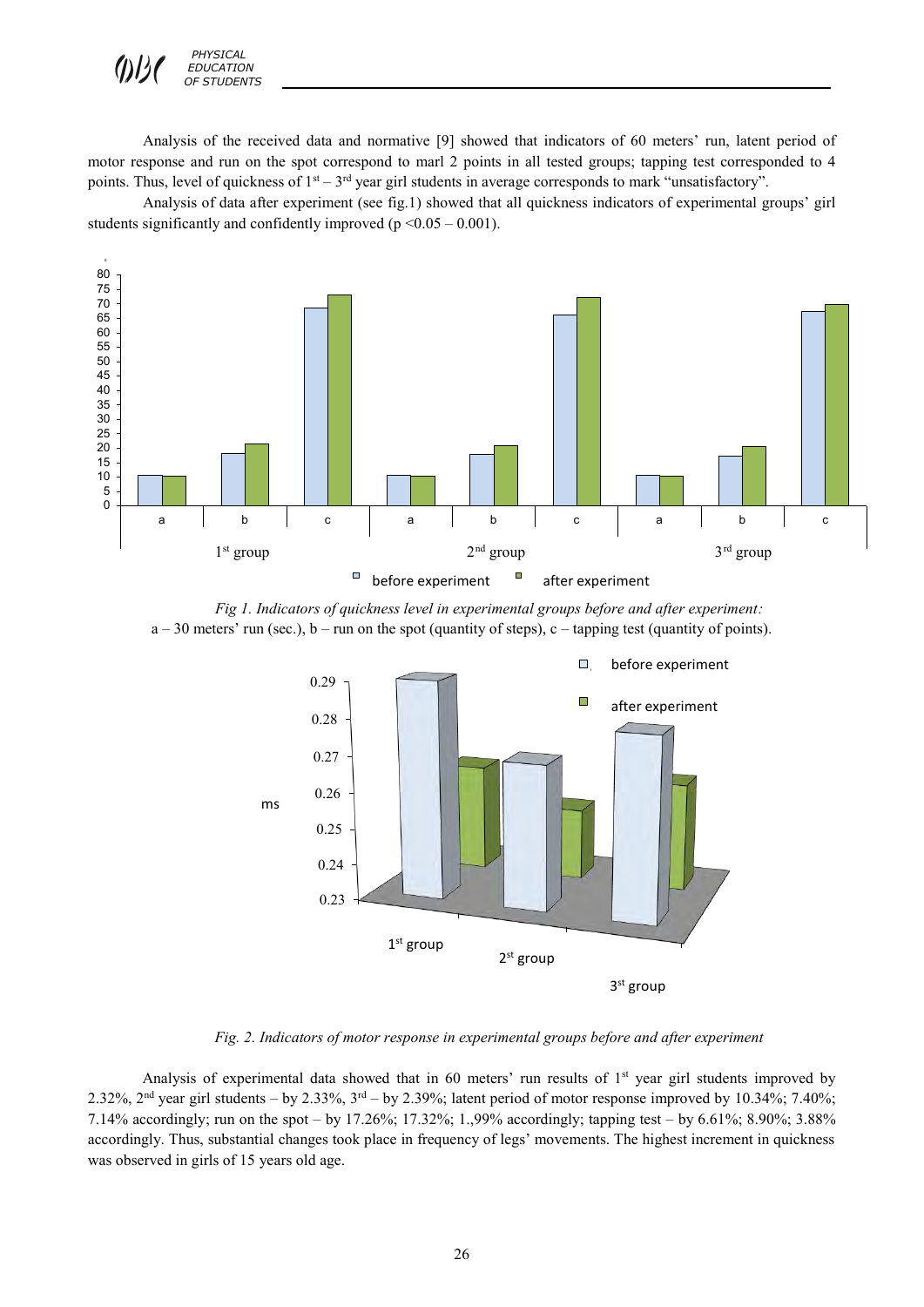Analysis of control groups' data after experiment showed that their results also improved to some extent. But these changes were less significant than in experimental groups and were not confident ( $p$  $> 0.05$ ). Results of tests were as follows: 60 meters' run of 1<sup>st</sup> group girl students – improved by 1.48%, 2<sup>nd</sup> group – by 2.05%; 3<sup>rd</sup> group – by 1.83%); latent period of motor response – by  $3.44\%$ ;  $3.70\%$ ;  $3.57\%$  accordingly; run on the spot – by  $6.24\%$ ;  $4.79\%$ ;  $4.52\%$ accordingly; tapping test – by  $2.83\%$ ;  $2.68\%$ ;  $4.68\%$  accordingly.

Analysis of repeated data in age aspect revealed confident difference in indicators of tapping test between 1st and  $2<sup>nd</sup>$  as well as between  $2<sup>nd</sup>$  and  $3<sup>rd</sup>$  experimental groups (p <0.05-0.001). The rest indicators do not significantly differ in comparison with initial data.

Comparison of repeated data of experimental groups with normative [9] showed increasing of results by 1 point of assessment scale in the following indicators: 60 meters' run and tapping test ( $1<sup>st</sup>$  group's girl students) and latent period of motor response  $(1<sup>st</sup>$  and  $2<sup>nd</sup>$  groups' girl students). As for the other indicators we observed their significant and confident improvement. But there were no changes by assessment scale. In our opinion it is explained by imperfectness of available assessment criteria.

Comparison of control groups' results showed analogous to experimental groups' character of changes by assessment scale in the following indicators: 60 meters' run and latent period of motor response.

Thus, application of specially selected cheer-leading exercises in process of girl students' physical education rendered positive influence on quickness level. The most substantial increment of results was noted in girls of 15 years old age.

Analysis of endurance data revealed absence of confident differences between indicators of control and experimental groups ( $p > 0.05$ ) (see table 2). In age aspect we observed worsening of results with age (but statistically not confident  $p > 0.05$ ). Exclusion were the data of 1<sup>st</sup> and 2<sup>nd</sup> experimental groups' girl students, whose data were statistically different ( $p \le 0.001$ ).

Table 2

| $\overline{ }$<br>$\overline{ }$<br>$\tilde{}$<br>$\overline{\phantom{a}}$<br>$\overline{\phantom{0}}$<br>$\overline{\phantom{a}}$<br>$\mathbf{r}$ |                         |                |                  |  |
|----------------------------------------------------------------------------------------------------------------------------------------------------|-------------------------|----------------|------------------|--|
|                                                                                                                                                    |                         | П              | Ш                |  |
| Groups                                                                                                                                             | Indicators $X \pm m$    |                |                  |  |
|                                                                                                                                                    | 2000 meters' run (min.) |                |                  |  |
| n                                                                                                                                                  | 75                      | 108            | 95               |  |
| Experimental                                                                                                                                       | $16.69 \pm 0.12$        | $17.69 + 0.93$ | $17.41 \pm 0.14$ |  |
| $\boldsymbol{n}$                                                                                                                                   | 23                      | 34             | 50               |  |
| Control                                                                                                                                            | $16.89 \pm 0.21$        | $16.70 + 0.17$ | $17.03 \pm 0.19$ |  |
|                                                                                                                                                    | 0.81                    | 1.04           | 1.59             |  |
|                                                                                                                                                    | >0.05                   | >0.05          | >0.05            |  |

*Endurance indicators of experimental and control groups' girl students before experiment*

Comparison of 2000 meters' run results with normative (governmental physical education program) showed that in all tested groups they are significantly lower than standards and are far from reaching the lowest limit. That is why their mark was 0 points.

Analysis of results after application of cheer-leading (see fig.3) showed that endurance indicators in experimental groups significantly and confidently improved ( $p \le 0.001$ ). For example, results of 1<sup>st</sup> year girl students improved by 6.59%,  $2<sup>nd</sup>$  years – by 16.05%,  $3<sup>rd</sup>$  year – by 11.37%. The highest increment in results of endurance training was observed in 16 years' old girls.

Analysis of analogous data of control groups' girl students showed confident improvement of results in 2<sup>nd</sup> and  $3<sup>rd</sup>$  groups (p <0.05 – 0.01). For example, 1<sup>st</sup> group girl students' results improved by 2.13%; 2<sup>nd</sup> group – by 2.93%; 3<sup>rd</sup> group – by 4.46%. Percent increment of indicators in control groups was significantly lower than in experimental groups. It should be noted that in repeated results of control and experimental groups' girl students we observed significant and confident domination of experimental groups' results ( $p \le 0.001$ ).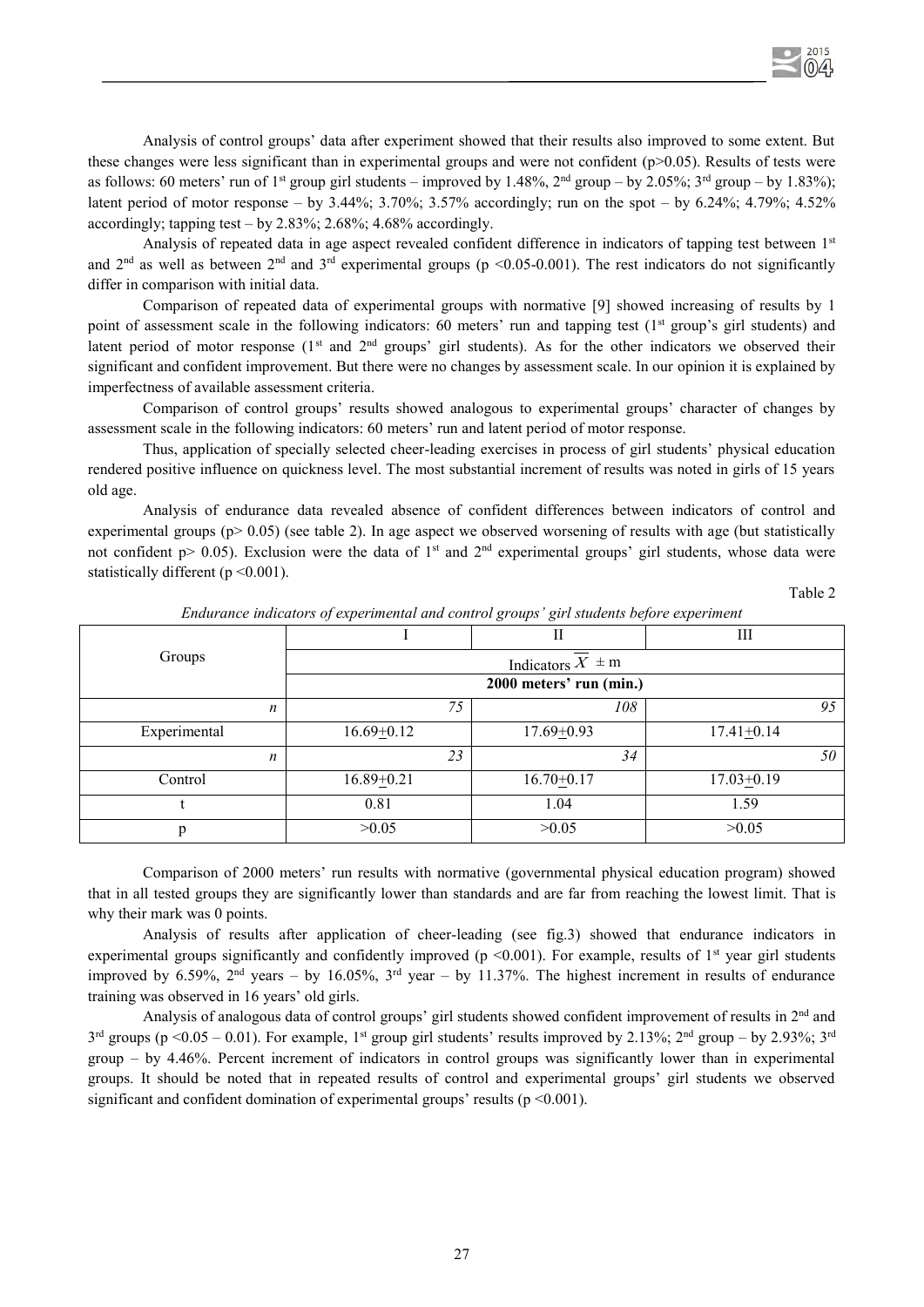

*Fig.3. Indicators of endurance fitness of experimental groups' girl students before and after experiment*

Analysis of repeated results in age aspect showed that character of differences changed significantly in experimental groups. For example, indicators of 1<sup>st</sup> and 3<sup>rd</sup> groups became much better and it was statistically confident  $(p \le 0.001)$ . Analysis of analogous indicators of control groups did not reveal significant changes in comparison with initial data.

Comparison of repeated results of endurances testing with normative showed absence of changes by assessment scale: they equal to zero in all tested groups.

Thus, application of specially selected cheer-leading exercises in physical training of girl students positively influenced on endurance fitness. The highest increment of results was observed in 16 years' old girl students.

## **Discussion**

Analysis of scientific-methodic literature showed that there is quite few works, devoted to cheer-leading implementation in physical education process in different educational establishments. Also quite a few works on problems of cheer-leading's influence on different aspect of training and formation of students' motor competence was found. In available works influence of cheer-leading exercises on pre school age children's physical condition was analyzed [12];on physical health and motor qualities' condition of secondary schools pupils [2, 3, 13, 14]; on level of physical condition and physical workability of technical university girl students [11]; on power and coordination training of college students [7, 21].

On the base of analysis and generalization of the conducted research's results we supplement the data of T.M. Bala [13] about positive influence of cheer-leading exercises on motor skills' training; expanded the data of N.V. Kryvoruchko, I.P. Masliak [7, 21] about influence of cheer-leading on students' motor abilities.

For the first time we determined: the most suitable for training by cheer-leading exercises forms of girl students' quickness; the most favorable age periods for training of quickness and endurance under influence of cheerleading exercises.

#### **Conclusions:**

1. As a result of initial testing we detected "low" level of quickness and endurance of pedagogic college girl students.

2. Application of cheer-leading exercises in physical education influenced positively on quickness and endurance of the tested contingent.

The further researches in this direction can be realized by means of determination of cheer-leading influence on physical abilities of higher educational establishments' girl students.

#### **Acknowledgement**

The researches have been fulfilled in compliance with topical plan of scientific-research works of Kharkov State Academy of Physical Culture for 2013 - 2015 by topic 3.5.29. "Theoretical and applied principles of organization of physical training, physical fitness and physical condition of different population strata monitoring".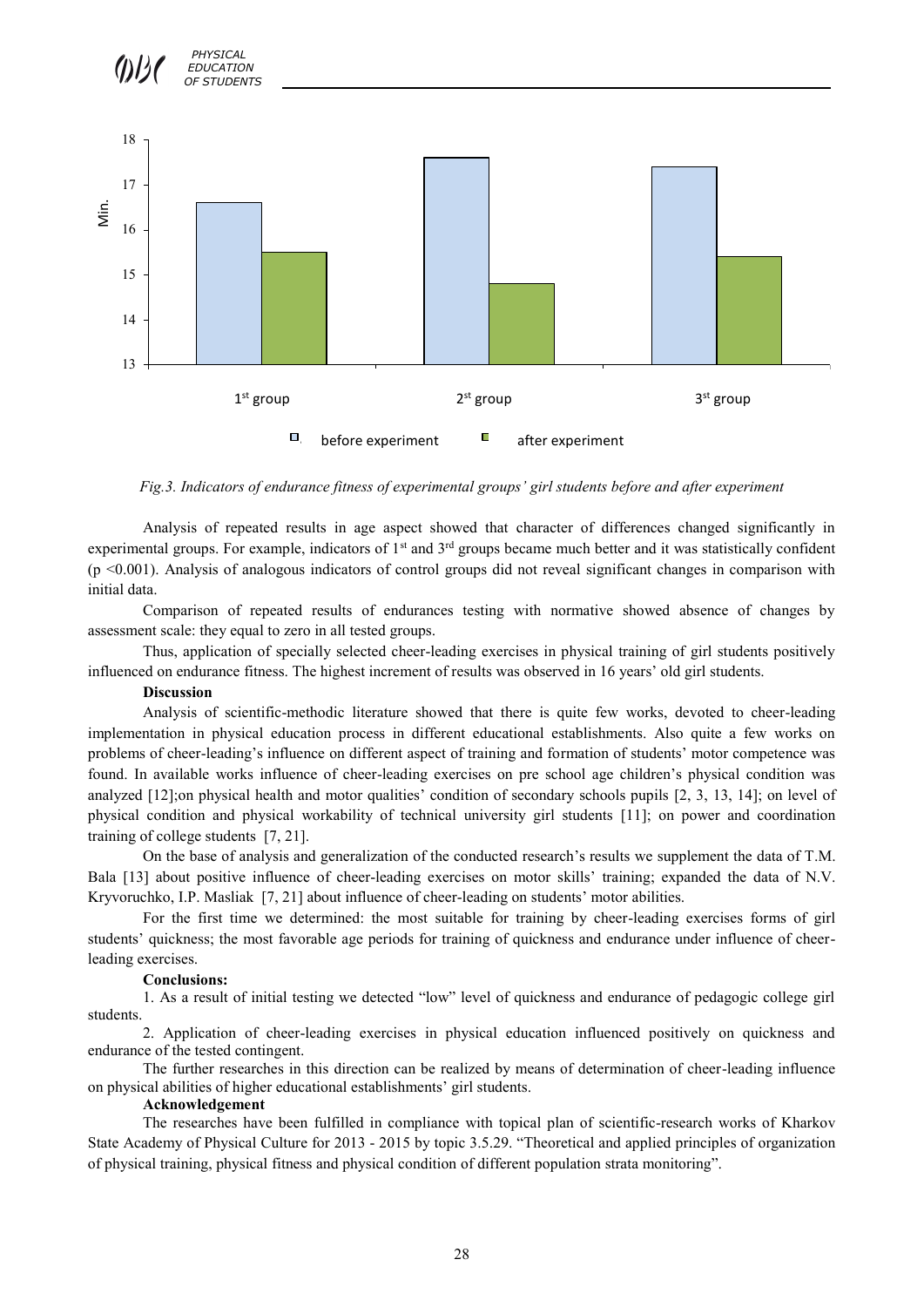### **Conflict of interests**

The author declares that there is no conflict of interests.

## **References:**

2015

- 1. Andres A, Serbo E, Festriga S. Sportivno-orientovane fizichne vikhovannia studentiv [Sport oriented physical education of students]. *Moloda sportivna nauka Ukraini*, 2015;19:6-12. (in Ukrainian)
- 2. Bala TM, Maslyak IP. Zmina rivnia fizichnogo zdorov'ia shkoliariv 5-6-kh klasiv pid vplivom vprav cherlidinga [Change of physical health of 5-6 forms' pupils under influence of cheer-leading exercises]. *Moloda sportivna nauka Ukraini*, 2011;15:10-15. (in Ukrainian)
- 3. Bala TM, Maslyak IP. Zmina rivnia fizichnogo zdorov'ia shkoliariv 7-9-kh klasiv pid vplivom vprav cherlidinga [Change of physical health of 7-9 forms' pupils under influence of cheer-leading exercises]. *Sportivnij visnik Pridniprov'ia*, 2011;2:21-23. (in Ukrainian)
- 4. Bala TM, Maslyak IP. *Chirliding u fizichnomu vikhovanni shkoliariv* [Cheer-leading in physical education of schoolchildren], Kharkov; 2014 (in Ukrainian)
- 5. Zinchenko IA. *Pobudova trenuval'nogo procesu sportsmeniv u cherlidingu na etapi specializovanoi bazovoi pidgotovki. Cand. Diss*. [Building of sportsmen's training process in cheer-leading at stage of specialized basic training. Cand. Diss.], Kharkov; 2013 (in Ukrainian)
- 6. Kozina ZhL, Iermakov SS, Bazylyuk TA, Voloshina EV. Innovacionnye tekhnologii akvafitnesa igrovoj napravlennosti s primeneniem tekhnicheskikh ustrojstv v fizicheskom vospitanii studentok [Aqua-fitness innovative technologies of game orientation with application of technical devices in girl students' physical education]. *Physical education of students*, 2012;1:42-46. (in Ukrainian)
- 7. Krivoruchko N, Maslyak I. Dinamika pokaznikiv rozvitku koordinacijnikh zdibnostej studentiv VNZ pid vplivom vprav chirlidingu [Dynamic of coordination indicators of HEE students under influence of cheer-leading exercises]. *Moloda sportivna nauka Ukraini*, 2013; 7: 87-91. (in Ukrainian)
- 8. Malyar EI. *Rozvitok profesijno vazhlivikh iakostej studentiv special'nosti «Opodatkuvannia» zasobami futbolu. Cand. Diss*. [Training of professionally significant qualities of students (specialization "Taxation") by means of football. Cand. Diss.], Lviv; 2008 (in Ukrainian)
- 9. Romanenko VA. *Diagnostika dvigatel'nykh sposobnostej* [Diagnostic of motor abilities], Donetsk: Don NU; 2005 (in Ukrainian)
- 10. Terenteva NM, Mameshina MA, Maslyak IP. *Teoriia ta metodika fizichnogo vikhovannia* [Theory and methodic of physical education], Kharkov, KSAPC; 2010. (in Ukrainian)
- 11. Timofeeva OV. Chirliding v sisteme fizicheskogo vospitaniia studentok [Cheer-leading in system of girl students' physical education]. *Teoriia i praktika fizicheskoj kul'tury*, 2008;11:36-38. (in Russian)
- 12. Timofeeva TN,. Tatarinova OO, Vladimirova SM. Cherliding dlia doshkol'nikov [Cheer-leading for pre school age children]. *Detskij sad: teoriia i praktika*, 2011;10:68-75. (in Russian)
- 13. Bala T**.** Change in the level of strength and endurance development of 5-6 grades pupils under cheerleading exercises influence. *Slobozhanskyi herald of science and sport* , 2015; 3: 14-18.
- 14. Bala TM. The influence of cheerleading exercises on the schoolchildren's physical health of 5-9<sup>th</sup> forms. *Pedagogics, psychology, medical-biological problems of physical training and sports*, 2012; 4: 12-16.
- 15. Belykh S. I. Health, physical education and physical development of students in historically and personally developing paradigm. *Pedagogics, psychology, medical-biological problems of physical training and sports*, 2013; 5: 7-12. http://dx.doi:10.6084/m9.figshare.707091
- 16. Carrier Justin, McKay Donna. Complete cheerleading. Human Kinetics: USA, 2006: 240.
- 17. Cieślicka M. Swimming lessons in improving the health of students. *Pedagogics, psychology, medical-biological problems of physical training and sports*, 2013; 12: 101–104[. http://dx.doi:10.6084/m9.figshare.8](http://dx.doi:10.6084/m9.figshare)80636
- 18. Chappell Linda Rae. Coaching cheerleading successfully (second edition). Human Kinetics: In Canada, 2005: 206.
- 19. Grutsyak N. Volleyball in unsportsmanlike university : development trends. *Slobozhanskyi herald of science and sport*, 2015; № 2(46): 59-62.
- 20. Ilnitskaya AS, Kozina ZhL, Korobejnik VA, Ilnickiy SV, Cieślicka Mirosława, Stankiewicz Błażej, Pilewska Wiesława. The method of application of health systems Bodyflex and Pilates in physical education of